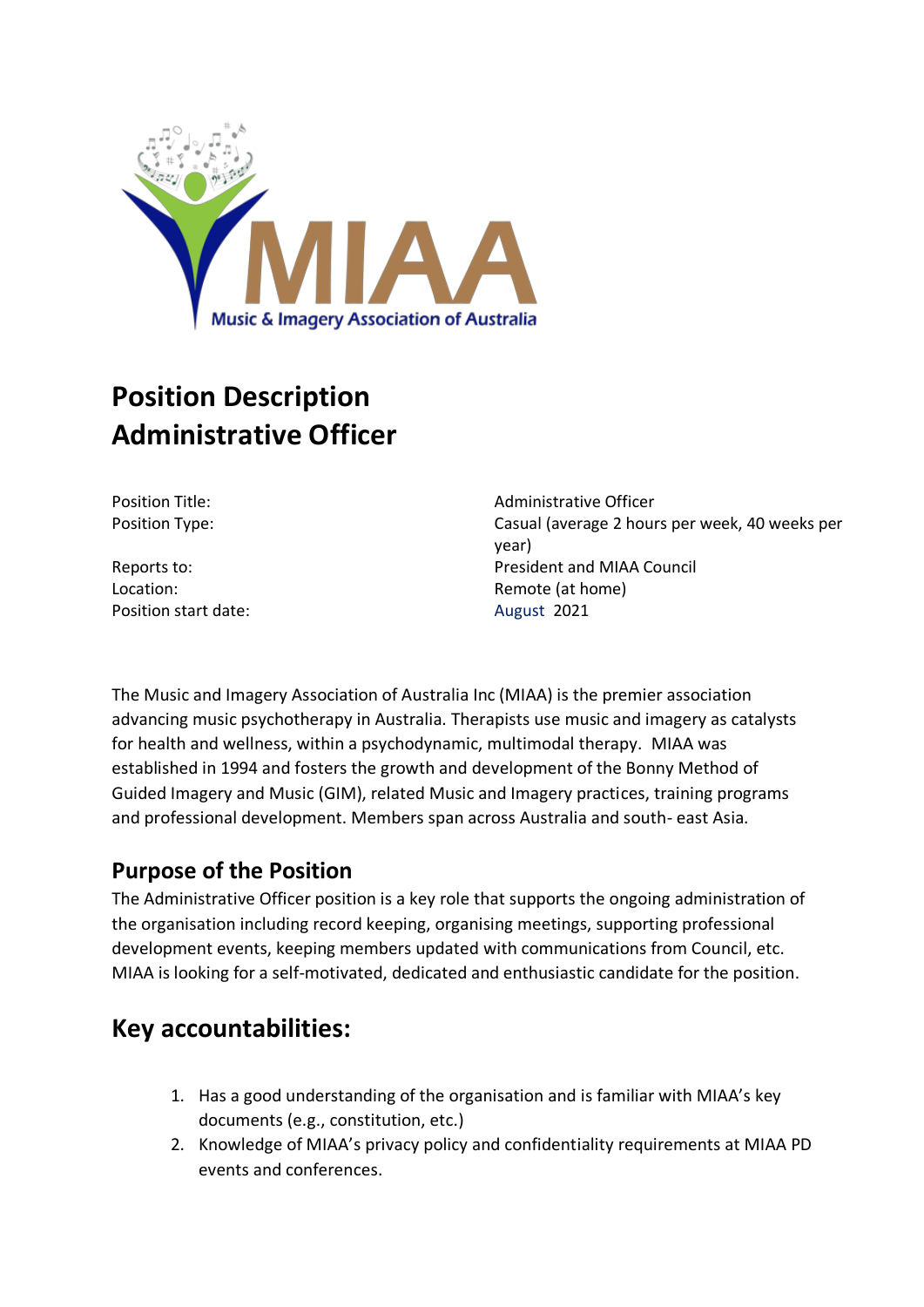2. Ability to work at home independently, without supervision.

3. Supports fellow Council members by communicating in a constructive, considerate and timely manner.

4. Identifies strategic or operational issues and communicates these with the President.

## **Key Responsibilities**

The key responsibilities for this role will include the following, as well as those that may be delegated from time to time by the President and Council.

- 1. Attends and prepares for all council meetings and takes minutes. Distributes minutes within 7 days.
- 2. Attends the AGM and takes minutes. Distributes minutes together with reports (Financial; President; PPC; ETC) within a set time frame.
- 3. Attends to correspondence:
	- a. New members: Provides welcome letter, links to the MIAA Constitution, Code of Ethics, Standards of Practice, By-Laws and other information.
	- b. Writes letters of thanks for work/services to MIAA.
	- c. Fields enquiries from the public (e.g., from MIAA website "Contact Us" tab) re MIAA activities and refers on to President or other members as necessary.
	- d. Keeps email distribution lists up to date and distributes relevant emails on behalf of Council.
- 4. Membership Renewal
	- a. Reviews and updates membership forms in consultation with MIAA Council, for example, fee amounts, current wording etc. (February).
	- b. Distributes membership forms to current members (February) with a cover letter including message from MIAA President/Council.
	- c. Updates membership list and keep records of the renewals.
	- d. Follows up on late payment of membership fees.
	- e. Forwards current MIAA membership list to key members of MIAA Council (President, Vice-President, Secretary and Treasurer) at the beginning of each month, if there has been a change in membership.
- 5. Organises PD weekends, in conjunction with Council.
	- a. Makes booking for venue, planning for room set-up, catering, equipment.
	- b. Receives submissions from the Call to Papers and distributes to appropriate team.
	- c. Corresponds with keynote speakers and presenters.
	- d. Schedules the program and creates registration brochure.
	- e. Manages registrations for the event.
	- f. Provides PD certificates for attendees.
- 6. Manages the records of the association and sends archival document to archivist, and lodges other documents (to be identified) to Central Files.
	- a. Manages Central Files